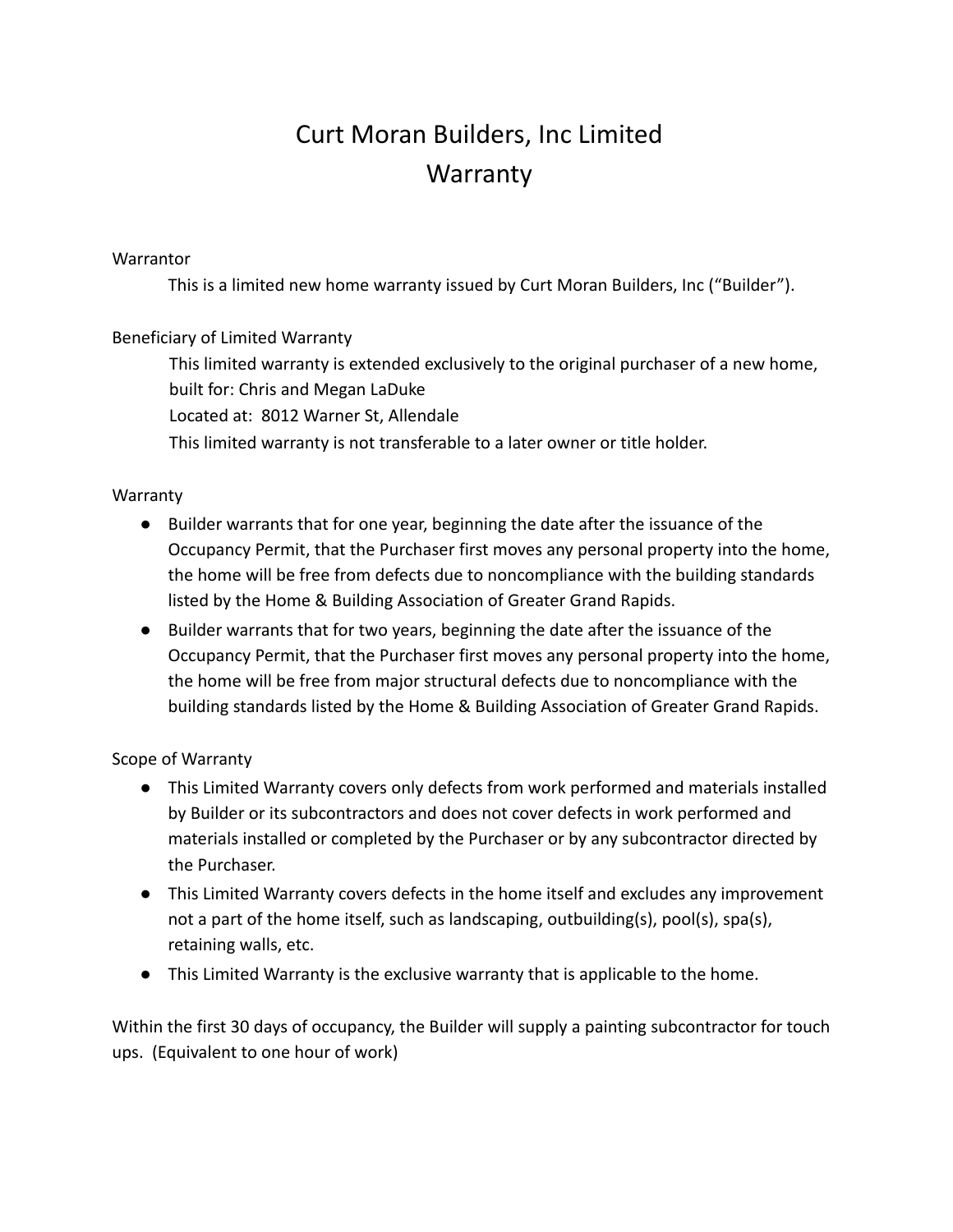Near the one year anniversary of occupancy, the Purchaser can submit a punch list of items/defects to be addressed by the Builder.

#### Remedy

● If a defect occurs during the term of this Limited Warranty and is promptly reported to Builder, Builder will repair, replace, or pay you the reasonable cost of defective item. The previous sentence is the Builders only obligation. The choice among repair, replacement, or payment is the Builders alone. Payment for incidental or consequential damages or full or partial loss of use of the home is not part of the remedy under this Limited Warranty. Purchaser agrees that Purchasers and Builders exclusive venue for any claim under this Limited Warranty is mediation and/or arbitration by the Home & Building Association of Great Grand Rapids. If a mediation or arbitration is conducted, Purchaser and Builder will each pay ½ of the fee charged by the mediator or arbitrator. All other expenses (including attorneys fees, expert witness fees, and other costs) will be paid by the party that incurs the expense, and one party will not be required to pay the expenses the other party incurs.

### **Exclusions**

The following are excluded from the scope of this Limited Warranty:

- Any defect which is caused or made worse by:
	- Negligence or improper maintenance by the Purchaser
	- Changes of grade around the home by Purchaser or his contractors
	- Dampness or condensation due to the Purchaser not maintaining adequate ventilation or dehumidification in the Home
	- Failure of Purchaser to notify Builder promptly upon discovery of defect.
- Conditions resulting from normal wear and tear, alterations or additions by Purchaser or defects caused by any actions of the Purchaser.
- Any defects due to an outside force such as accidents, explosions, floods, windstorms, or change in the level of the underground water table.
- Any defects due to insect or pest damage.
- Any damage caused by a power outage or power surge, including but not limited to failure of the Purchaser to have a surge protector/battery backup to a sump pump.
- Any equipment, appliance, or item for which the manufacturer provides a warranty. Claims under any such warranty must be made directly with the manufacturer. Builder is not responsible for installation of the replacement item from the manufacturer.
- Any drywall fixes requested, nail pops, ceiling cracks, will be repaired with the one year punch list, but painting is the Purchaser's responsibility.